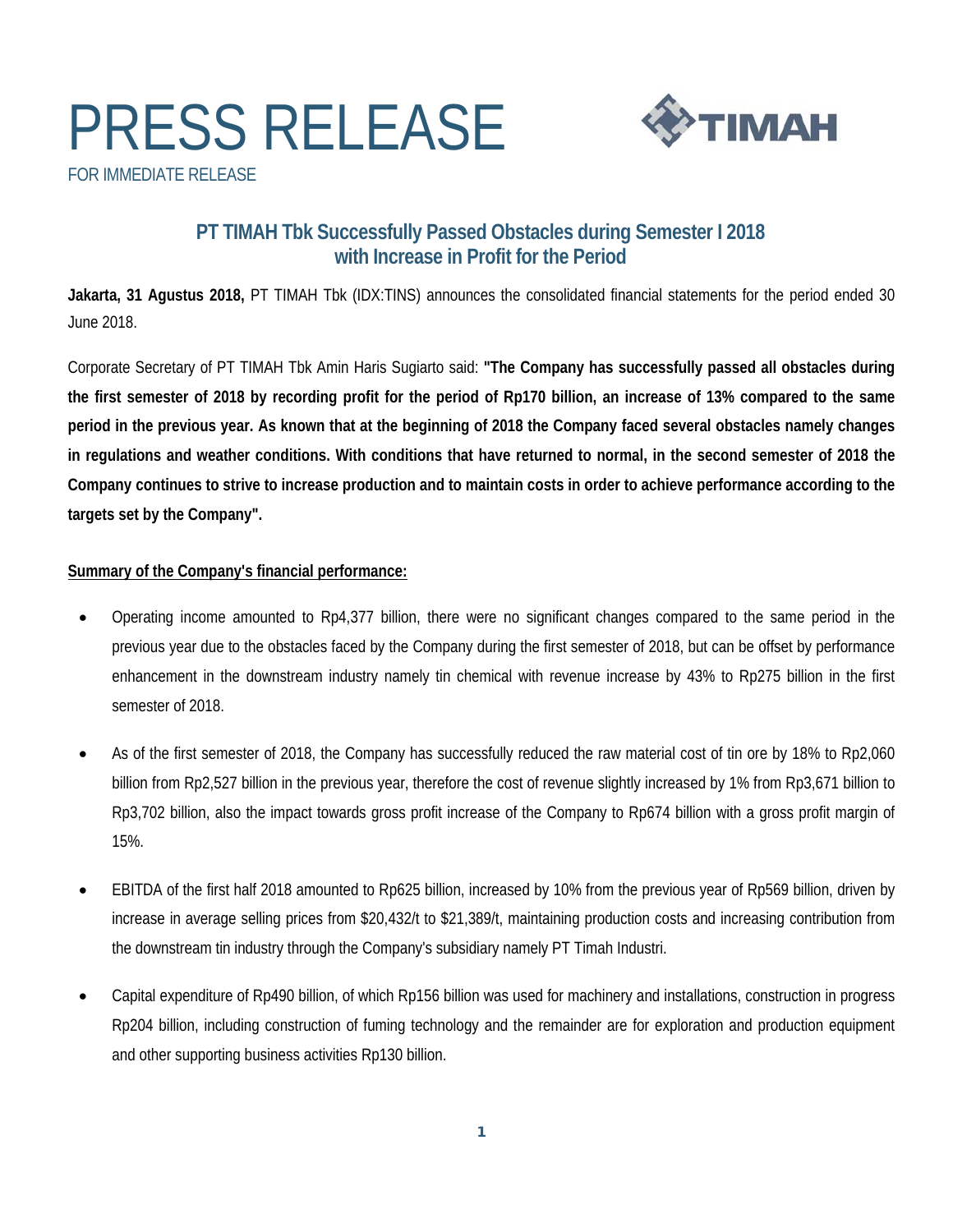### **Summary of the Company's operating performance:**

- Tin ore production amounted to 15,122 tons, a decrease of 6% of which onshore tin production is 5,829 tons or contribute 39% and offshore tin production is 9,306 tons or contribute 61%. Meanwhile, refined tin production amounted to 12,366 Mt, decrease of 17% from the same period in the previous year of 14,905 Mt.
- Refined tin sales of 12,741 Mt with the major sales destinations among others Japan 31%, South Korea 21%, Netherlands 11%, Taiwan and the United States 6% each, while the average selling price of tin increased from \$20,432/Mt to \$21,389/Mt.
- Tin solder production of 627 tons, increased by 59% compared to the previous period of 394 tons, and sales volume increased by 94% from the previous period to 676 tons from 348 tons in the previous period. Meanwhile, tin chemical's performance also increased in both production and sales, recorded tin chemical production increased by 12% to 2,971 tons and tin chemical sales increased by 10% to 2,580 tons.

### **Overview of the tin mining industry:**

• Based on data of International Tin Association that up to the first semester of 2018, the price of refined tin has fluctuated between US\$19,000/t - US\$21,000/t but delays in the export of refined tin from Indonesia in March and April has generated increase in tin prices till US\$22,000/t. However, in June 2018 the price of refined tin decreased by 5.4% to US\$19,675/t from the previous US\$20,800/t due to several factors, including: Trade War Strategy carried out by the United States in the form of relatively greater import tariffs on Chinese products that will be shipped to the United States, concerns about China's economic growth caused by decrease in consumption of refined tin in the country, and decrease in demand for refined tin from Japan, while demand for refined tin from other Asian countries and America is still better when compared to the two countries.

For further information, please contact: **Amin Haris Sugiarto, Corporate Secretary**  Telephone : +62 (21) 2352 8000 Email : corporatesecretary@pttimah.co.id Website : www.timah.com

\*\*\*\* end of press release \*\*\*\*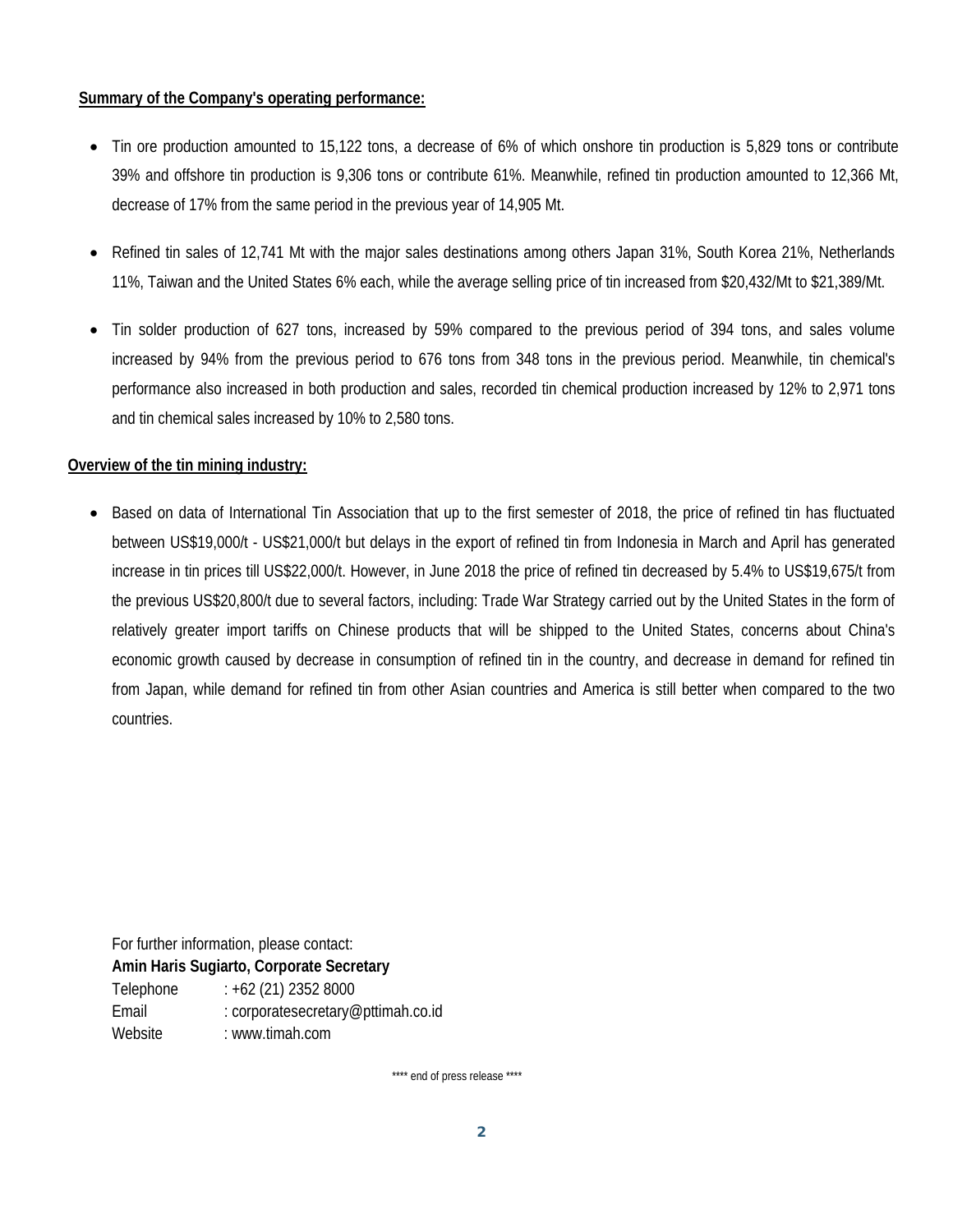|                                           |         | 30-Jun-18 | 30-Jun-17 | Change  |          |
|-------------------------------------------|---------|-----------|-----------|---------|----------|
|                                           |         |           |           | $+/-$   | %        |
| Financial performance (in billion Rupiah) |         |           |           |         |          |
| Revenue                                   |         | 4,377     | 4,301     | 76      | 1.8%     |
| Cost of revenue                           |         | 3,702     | 3,671     | 31      | 0.9%     |
| Gross profit                              |         | 675       | 630       | 45      | 7.1%     |
| Operating profit                          |         | 268       | 329       | (61)    | $-18.5%$ |
| Profit for the Year <sup>1)</sup>         |         | 170       | 151       | 19      | 12.9%    |
| EBITDA <sup>2</sup>                       |         | 625       | 570       | 55      | 9.7%     |
| Capital expenditure                       |         | 491       | 305       | 186     | 61.0%    |
| <b>Financial ratio</b>                    |         |           |           |         |          |
| Gross profit margin                       |         | 15.4%     | 14.7%     |         |          |
| Operating profit margin                   |         | 6.1%      | 7.7%      |         |          |
| EBITDA margin                             |         | 14.3%     | 13.3%     |         |          |
| Operation performance (in full amount)    |         |           |           |         |          |
| Production of tin ore                     | ton     | 15,122    | 16,078    | (956)   | $-5.9%$  |
| Production of refined tin                 | Mton    | 12,366    | 14,905    | (2,539) | $-17.0%$ |
| Sales of refined tin                      | Mton    | 12,741    | 14,404    | (1,663) | $-11.5%$ |
| Average selling price                     | \$/Mton | 21,389    | 20,432    | 957     | 4.7%     |
| Inventory                                 |         |           |           |         |          |
| Tin ore                                   | ton     | 3,165     | 1,919     | 1,246   | 64.9%    |
| Slag                                      | ton     | 10,459    | 9,730     | 729     | 7.5%     |
| Refined                                   | Mton    | 3,246     | 3,892     | (646)   | $-16.6%$ |
| <b>Tin chemical</b>                       |         |           |           |         |          |
| Production                                | ton     | 2,971     | 2,647     | 324     | 12.2%    |
| Sales                                     | ton     | 2,580     | 2,344     | 236     | 10.1%    |
| Average selling price                     | \$/ton  | 7,508     | 5,998     | 1,510   | 25.2%    |
| Tin solder                                |         |           |           |         |          |
| Production                                | ton     | 627       | 394       | 233     | 59.1%    |
| Sales                                     | ton     | 676       | 348       | 328     | 94.3%    |
| Average selling price                     | \$/ton  | 21,331    | 20,327    | 1,004   | 4.9%     |

#### **Notes**

1 Profit for the year is profit before other comprehensive income

<sup>2</sup> EBITDA: Operating profit + Depreciation & amotization + Interest expense

 $3$  Capital expenditure: Purchase of fixed assets, excluding mining properties cost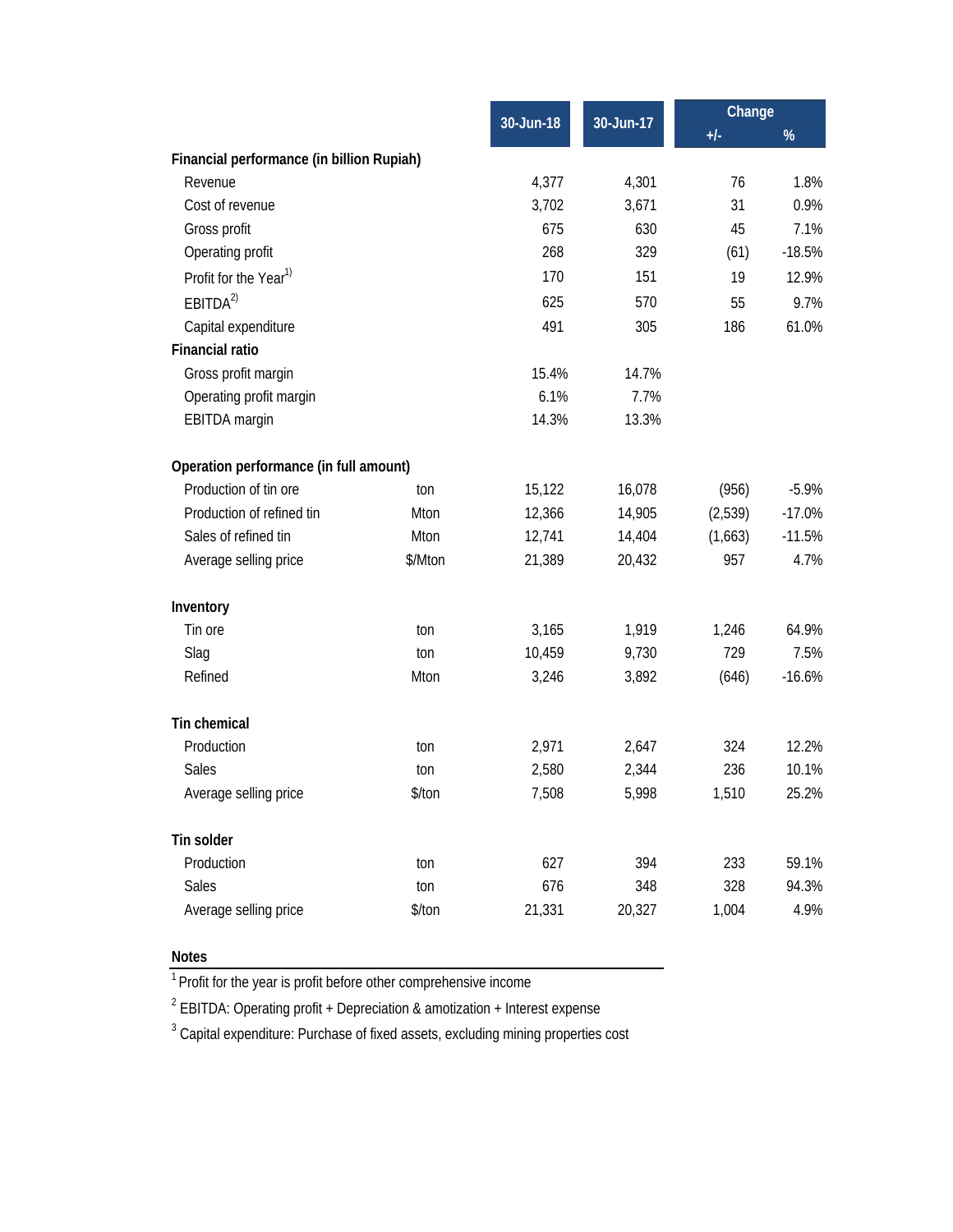# PRESS RELEASE UNTUK SEGERA DISIARKAN



### **PT TIMAH Tbk Berhasil Melalui Kendala Selama Semester I 2018 dengan Peningkatan Laba Periode Berjalan**

**Jakarta, 31 Agustus 2018,** PT TIMAH Tbk (IDX:TINS) mengumumkan laporan keuangan konsolidasian untuk periode yang berakhir 30 Juni 2018.

Sekretaris Perusahaan PT TIMAH Tbk Amin Haris Sugiarto mengatakan: **"Perseroan telah berhasil melalui kendala selama semester I 2018 dengan mencatatkan laba periode berjalan sebesar Rp170 miliar atau meningkat sebesar 13% dibandingkan dengan periode yang sama pada tahun sebelumnya. Seperti yang diketahui bahwa pada awal tahun 2018 Perseroan menghadapi beberapa kendala yaitu perubahan regulasi dan kondisi cuaca. Dengan kondisi yang sudah kembali normal, pada semester II 2018 Perseroan terus berupaya meningkatkan produksi dan menjaga biaya usaha agar dapat mencapai kinerja sesuai target yang ditetapkan oleh Perseroan".** 

### **Ringkasan kinerja keuangan Perseroan:**

- Pendapatan usaha sebesar Rp4,377 miliar, tidak terdapat perubahan yang signifikan dibandingkan dengan periode yang sama pada tahun sebelumnya yang disebabkan oleh kendala yang dihadapi oleh Perseroan selama semester I 2018, namun dapat diimbangi dengan peningkatan kinerja industri hilirisasi yaitu *tin chemical* yang mengalami peningkatan pendapatan usaha sebesar 43% menjadi Rp275 miliar pada semester I 2018.
- Sampai dengan semester I 2018, Perseroan berhasil menurunkan biaya bahan baku bijih timah sebesar 18% menjadi Rp2,060 miliar dari Rp2,527 miliar pada tahun sebelumnya, sehingga beban pokok pendapatan mengalami sedikit peningkatan sebesar 1% dari Rp3,671 miliar menjadi Rp3,702 miliar dan berdampak terhadap peningkatan laba kotor Perusahaan meningkat menjadi Rp674 miliar dengan margin laba kotor sebesar 15%.
- EBITDA semester I 2018 sebesar Rp625 miliar mengalami peningkatan sebesar 10% dari tahun sebelumnya sebesar Rp569 miliar antara lain didorong oleh peningkatan harga jual rata-rata dari \$20,432/t menjadi \$21,389/t, menjaga biaya produksi serta kontribusi peningkatan dari industri hilirisasi logam timah melalui anak usaha Perseroan yaitu PT Timah Industri.
- Belanja modal (capital expenditure) sebesar Rp490 miliar yang diantaranya sebesar Rp156 miliar digunakan untuk mesin dan instalasi, aset dalam penyelesaian sebesar Rp204 miliar yang diantaranya untuk pembangunan teknologi fuming dan sisanya untuk peralatan eksplorasi dan produksi serta pendukung aktivitas usaha lainnya sebesar Rp130 miliar.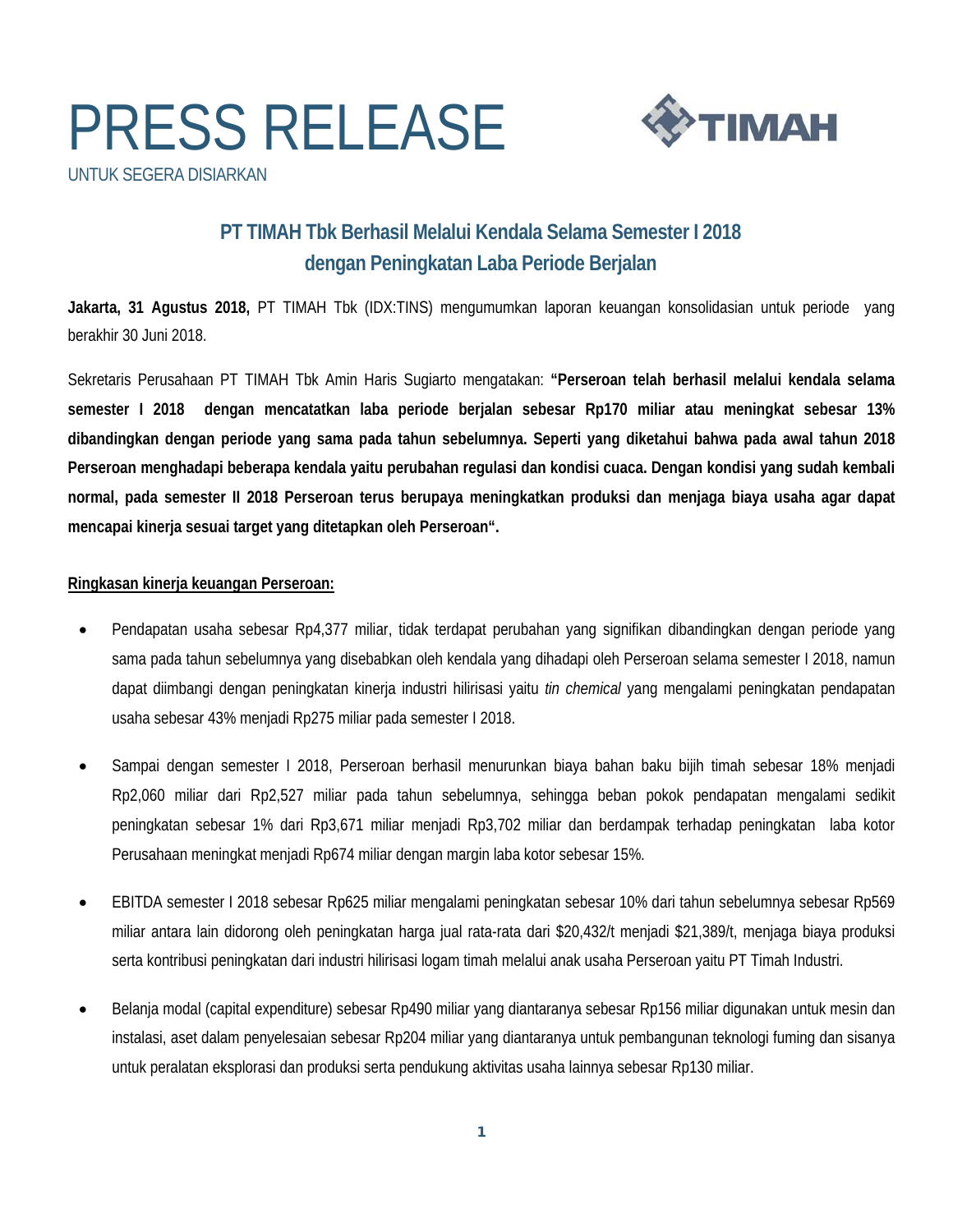### **Ringkasan kinerja operasi Perseroan:**

- Produksi bijih timah sebesar 15,122 ton, mengalami penurunan sebesar 6% dari jumlah tersebut produksi bijih timah *onshore*  sebesar 5,817 ton atau berkontribusi sebesar 38% dan *offshore* sebesar 9,306 ton atau berkontribusi sebesar 62%. Sedangkan produksi logam timah sebesar 12,366 Mton, mengalami penurunan sebesar 17% dari periode yang sama pada tahun sebelumnya sebesar 14,905 Mton.
- Penjualan logam timah sebesar 12,741 Mton dengan destinasi penjualan terbesar antar lain Jepang sebesar 31%, Korea Selatan sebesar 21%, Belanda sebesar 11%, Taiwan dan Amerika Serikat masing-masing sebesar 6% sedangkan harga jual rata-rata logam timah mengalami peningkatan dari \$20,432/t menjadi \$21,389/t.
- Produksi tin solder sebesar 627 ton mengalami kenaikan sebesar 59% dibandingkan dengan periode sebelumnya sebesar 394 ton dan untuk volume penjualan mengalami peningkatan sebesar 94% dari periode sebelumnya menjadi 676 ton dari 348 ton pada periode sebelumnya. Sementara itu untuk kinerja *tin chemical* juga mengalami peningkatan baik di produksi dan penjualan, tercatat peningkatan produksi *tin chemical* sebesar 12% menjadi 2,971 ton dan peningkatan penjualan *tin chemical* sebesar 10% menjadi 2,580 ton.

### **Sekilas industri pertambangan timah:**

 Berdasarkan data *International Tin Association* sampai dengan semester I 2018 harga logam timah berfluktuasi antara US\$19,000/t – US\$21,000/t namun tertundanya ekspor logam timah dari Indonesia pada bulan Maret dan April berdampak terhadap kenaikan harga timah yang mencapai US\$22,000/t. Namun pada Juni 2018 harga logam logam timah relatif mengalami penurunan sebesar 5.4% menjadi US\$19,675/t dari sebelumnya US\$20,800/t yang disebabkan oleh beberapa faktor antara lain: Strategi Perang Dagang yang dilakukan oleh Amerika Serikat berupa pengenaan tarif impor yang relatif lebih besar terhadap produk-produk China yang akan dikirimkan ke Amerika Serikat, kekhawatiran terhadap pertumbuhan ekonomi China yang disebabkan oleh penurunan konsumsi logam timah di dalam negerinya, serta menurunnya permintaan logam timah dari Jepang, sedangkan permintaan logam timah dari negara-negara Asia lainnya serta Amerika masih lebih baik bila dibandingkan dengan kedua negara tersebut.

Untuk keterangan lebih lanjut dapat menghubungi: **Amin Haris Sugiarto, Sekretaris Perusahaan**  Telepon : +62 (21) 2352 8000 Email : corporatesecretary@pttimah.co.id Website : www.timah.com

\*\*\*\* akhir siaran pers \*\*\*\*